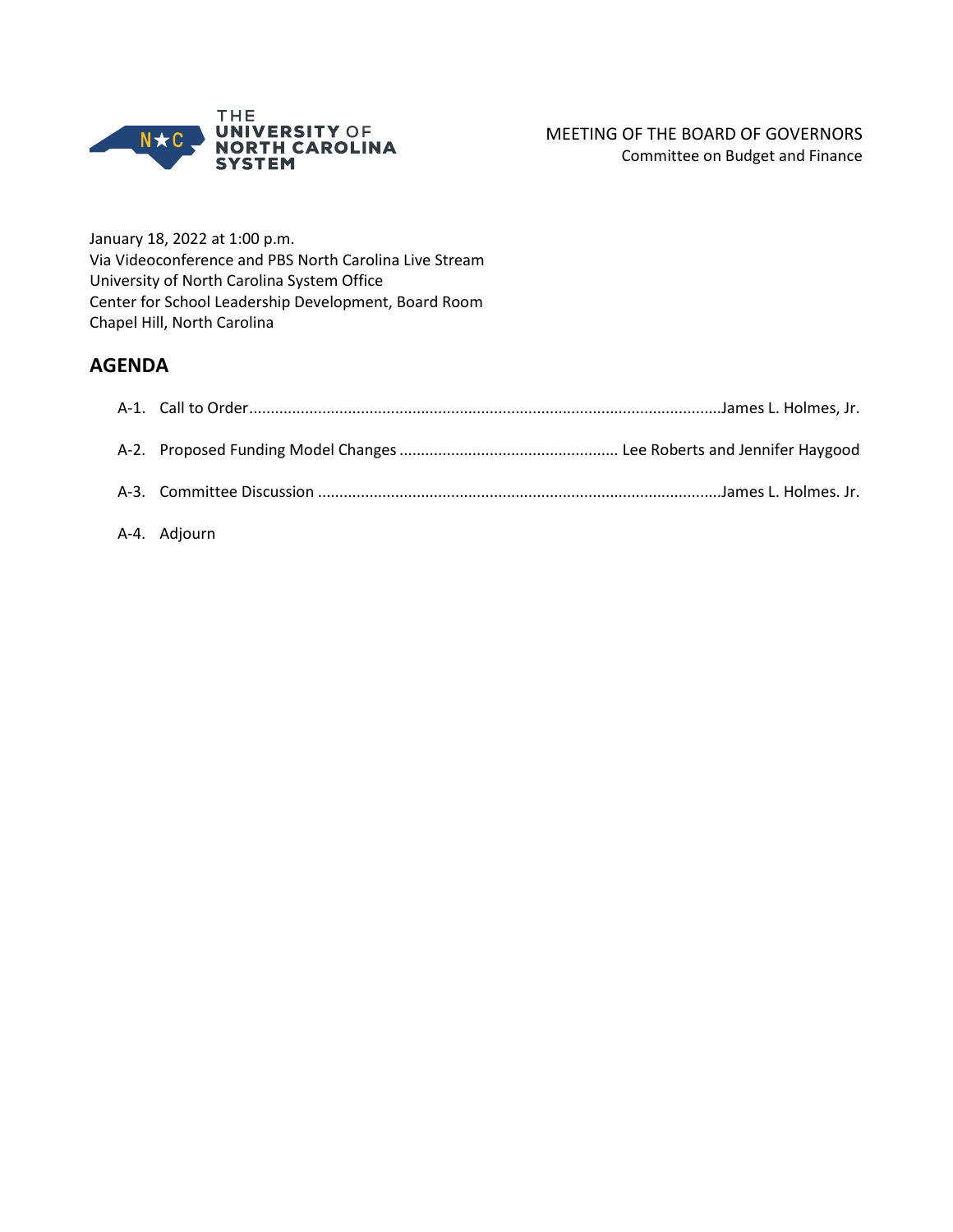

#### **AGENDA ITEM**

A-2. Proposed Funding Model Changes.......................................................... Lee Roberts and Jennifer Haygood

- **Situation:** The UNC System uses a formula based on completed student credit hours to request and allocate enrollment funding to institutions on an annual basis. The current formula is complex and does not include a performance-based component.
- **Background:** In 2017 and 2018 a task force was convened to review the UNC System enrollment funding model. The results of this work were presented to the Board in May of 2018 and included a number of recommendations for improvements to the model, including basing the funding on completed rather than projected credit hours. Simultaneously, the General Assembly required the 2017-19 enrollment funding be verified based on actual enrollment before it could be allocated. In response to the conclusions of the task force and the new requirement from the General Assembly, the UNC System enrollment funding model was updated to be based on actual credit hours completed in arrears.

However, other recommendations made by the task force in 2018, including incorporating some measure of performance funding, have not been integrated into the funding model. As such, concerns raised by the task force related to complexity, incentives, and variation by institution remain unaddressed.

**Assessment:** The current UNC System enrollment funding model is not aligned with strategic goals, is unnecessarily confusing and complex, and does not accommodate a diverse system. At its December 15, 2021 meeting, the committee discussed desired attributes of a revised funding model. At this meeting, the committee will hear an overview of proposed changes designed to address these concerns.

Action: This item is for discussion only.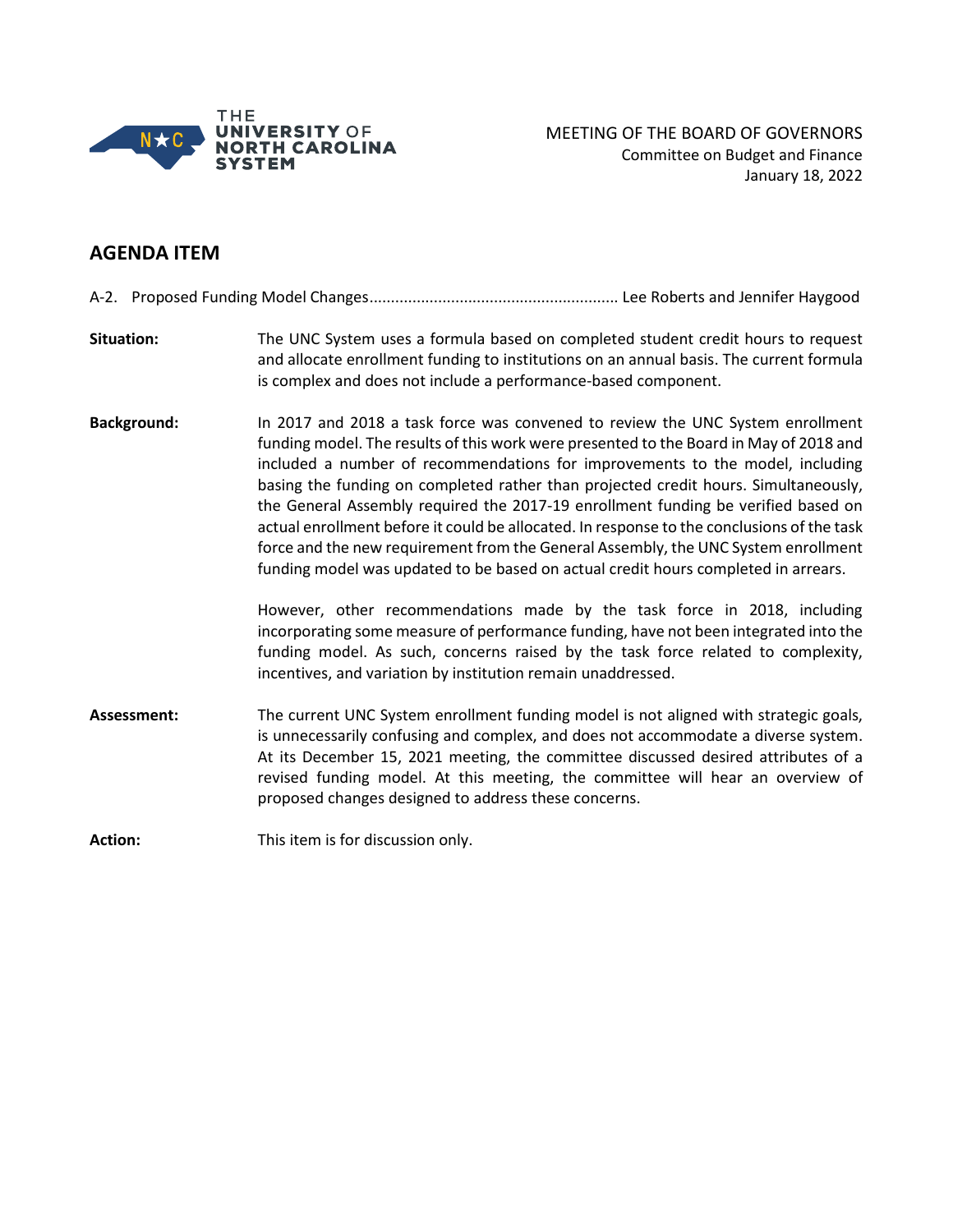

## **PERFORMANCE‐WEIGHTEDENROLLMENT FUNDING MODEL**

*A Concept for a Future UNC Funding Model*

*Board of Governors Committee on Budget and Finance January 18, 2022*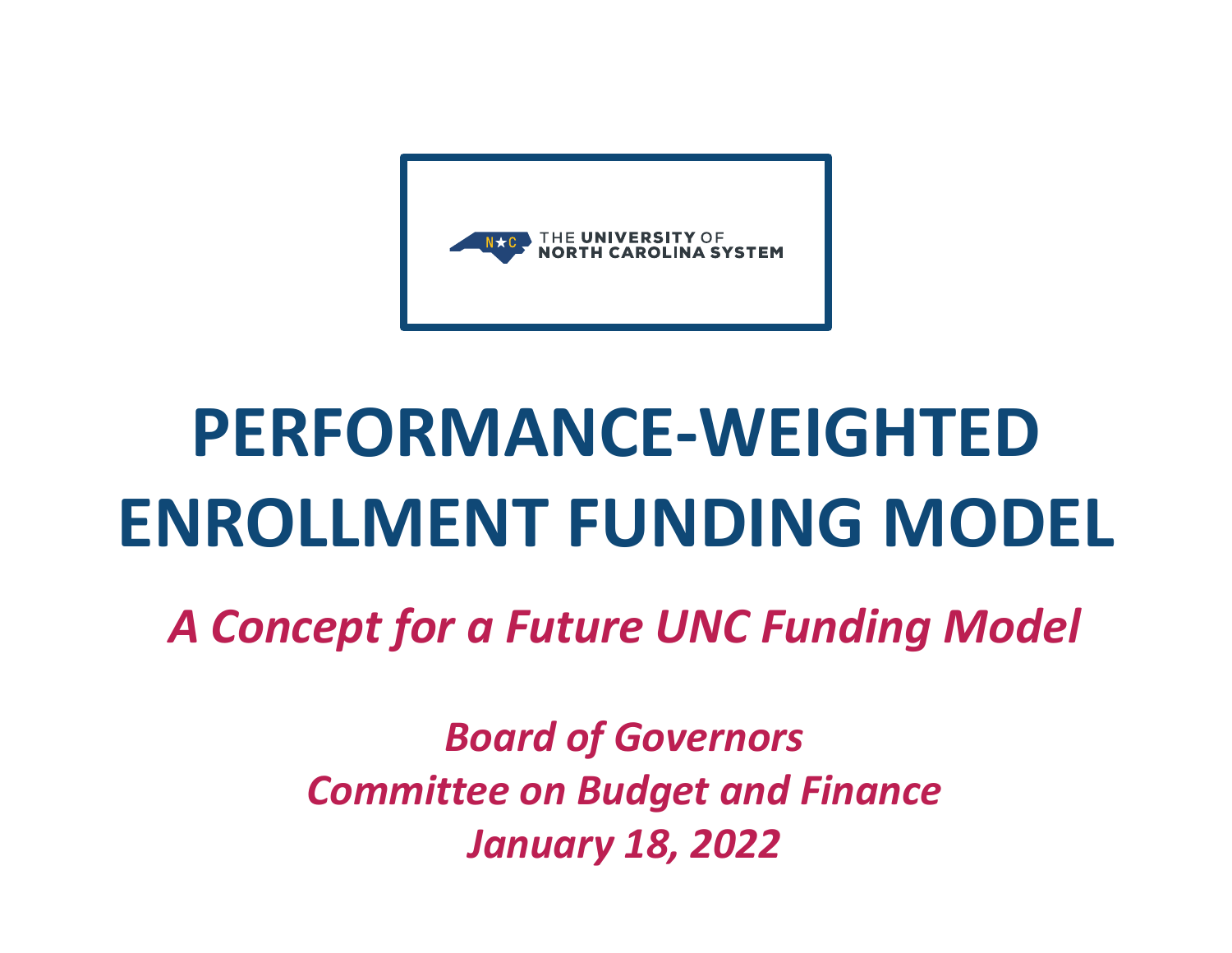#### *Outline*

- $\bullet$ Current Funding Model
- $\bullet$ Desired Attributes of <sup>a</sup> Revised Model
- • Proposed Funding Model
	- o The Concept: Change in Performance‐Weighted SCHs
	- o Performance Weighting
	- o Appropriation per Credit Hour
	- $\circ$  Transition Year Considerations

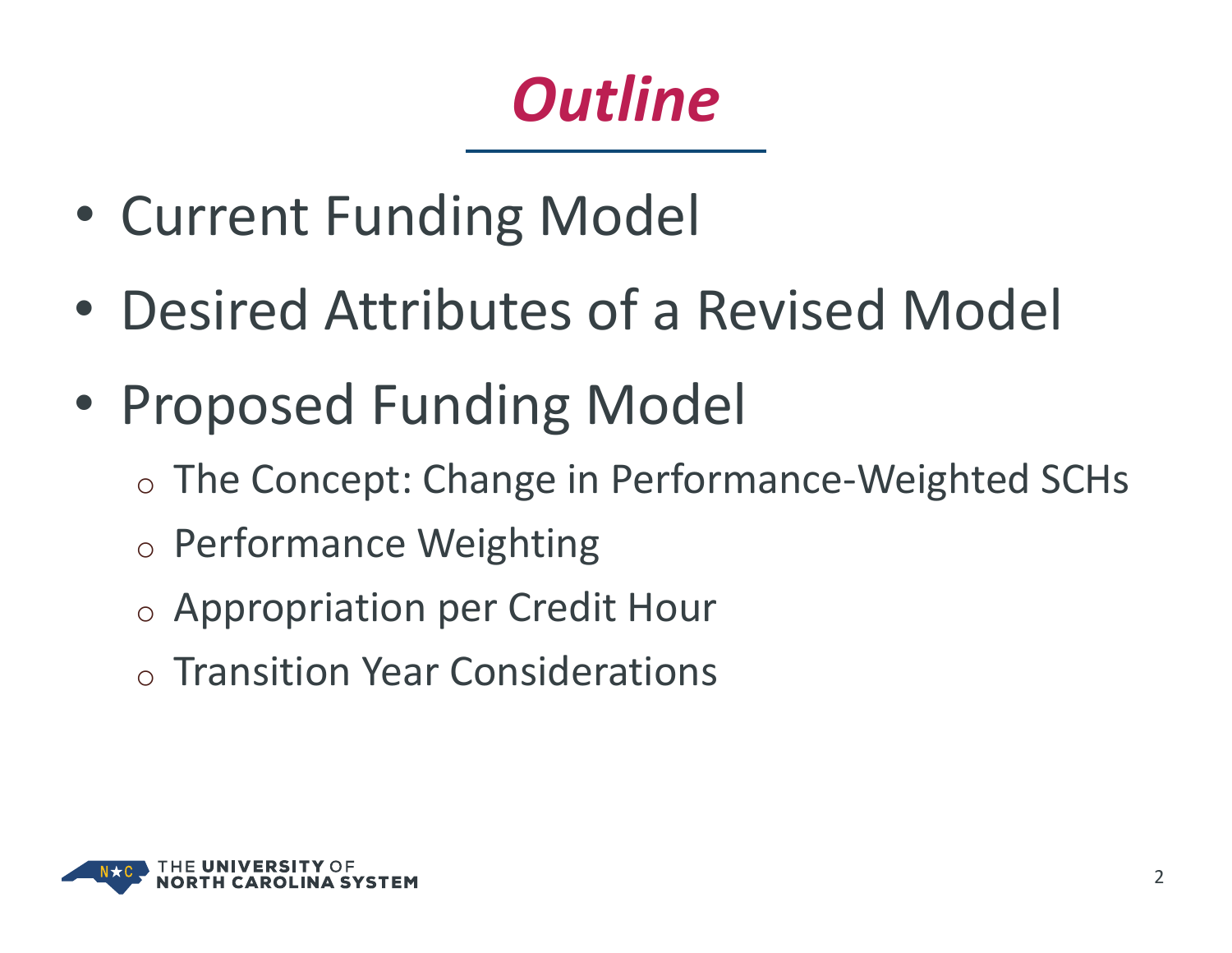#### *Current Funding Model*

| <b>Part</b><br>1 | <b>Enrollment</b><br>÷<br><b>Measure</b>          | Instructional<br><b>Cost Factor</b> | <b>Estimated</b><br>Instructors                                                                   | <b>Average Faculty</b><br>X<br>Salary                      | Instructional<br><b>Costs</b>            |
|------------------|---------------------------------------------------|-------------------------------------|---------------------------------------------------------------------------------------------------|------------------------------------------------------------|------------------------------------------|
|                  | change in completed<br>student credit hours (SCH) | 12 Cell Matrix<br>(Delaware data)   |                                                                                                   | average of budgeted salary<br>expense/budgeted faculty FTE |                                          |
| <b>Part</b><br>2 |                                                   | Instructional<br>X<br><b>Costs</b>  | <b>Weight Factors for Non-Instructional Costs</b>                                                 |                                                            | <b>Total Cost</b><br>Ξ<br>(Requirements) |
|                  |                                                   |                                     | based on historic relationship between budgeted<br>instructional costs and other associated costs |                                                            |                                          |
| <b>Part</b><br>3 |                                                   |                                     | Enrollment<br><b>Measure</b>                                                                      | <b>Tuition Rates</b><br>X<br><b>By Campus</b>              | <b>Tuition Revenue</b><br>(Receipts)     |
|                  |                                                   |                                     | change in completed<br>student credit hours (SCH)                                                 |                                                            |                                          |
| <b>Part</b><br>4 |                                                   |                                     | <b>Total Cost</b><br>(Requirements)                                                               | <b>Tuition Revenue</b><br>(Receipts)                       | Appropriation<br>Ξ                       |

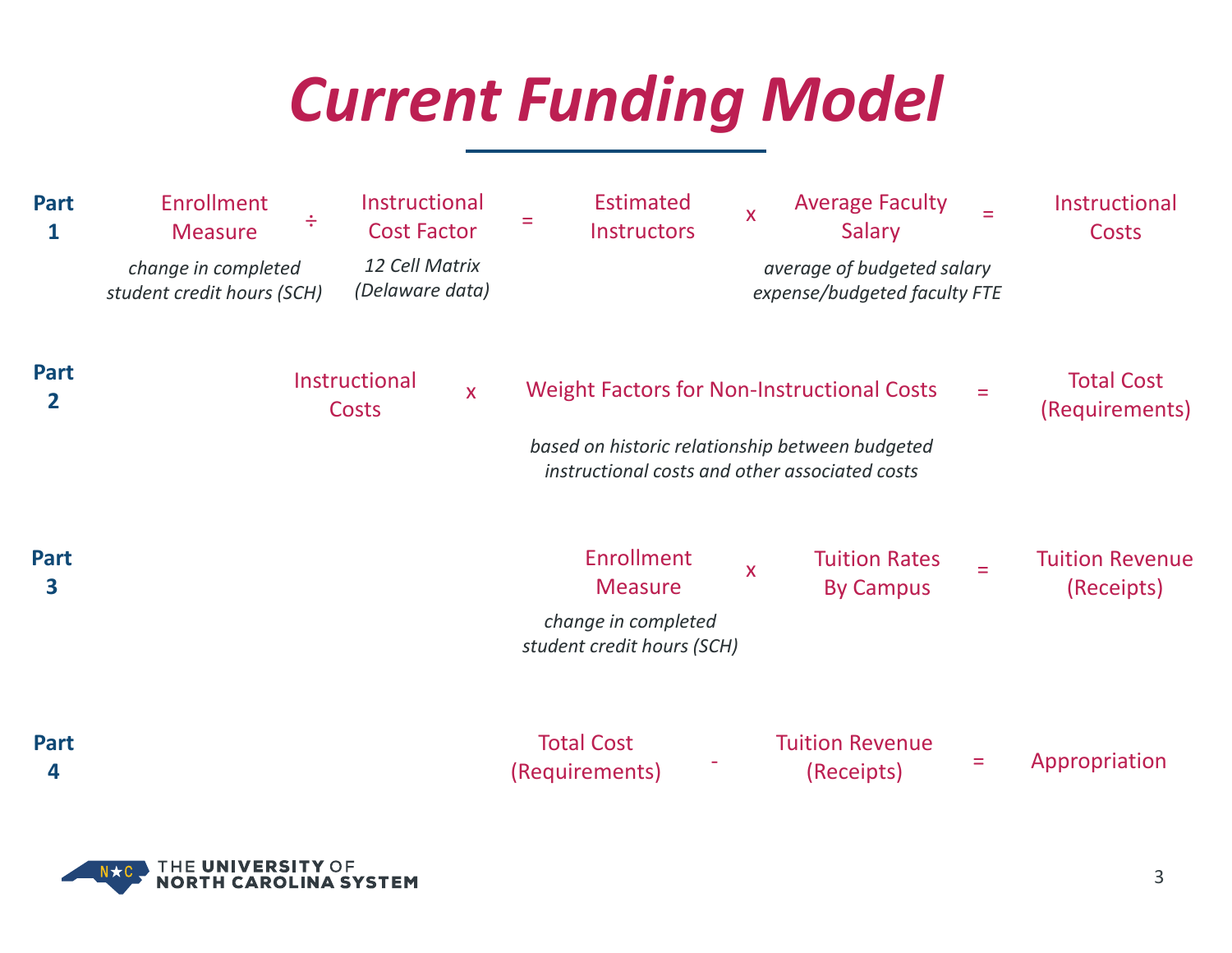#### *Current Model Funding by Student Type*



#### Funding shown does not include differential tuition

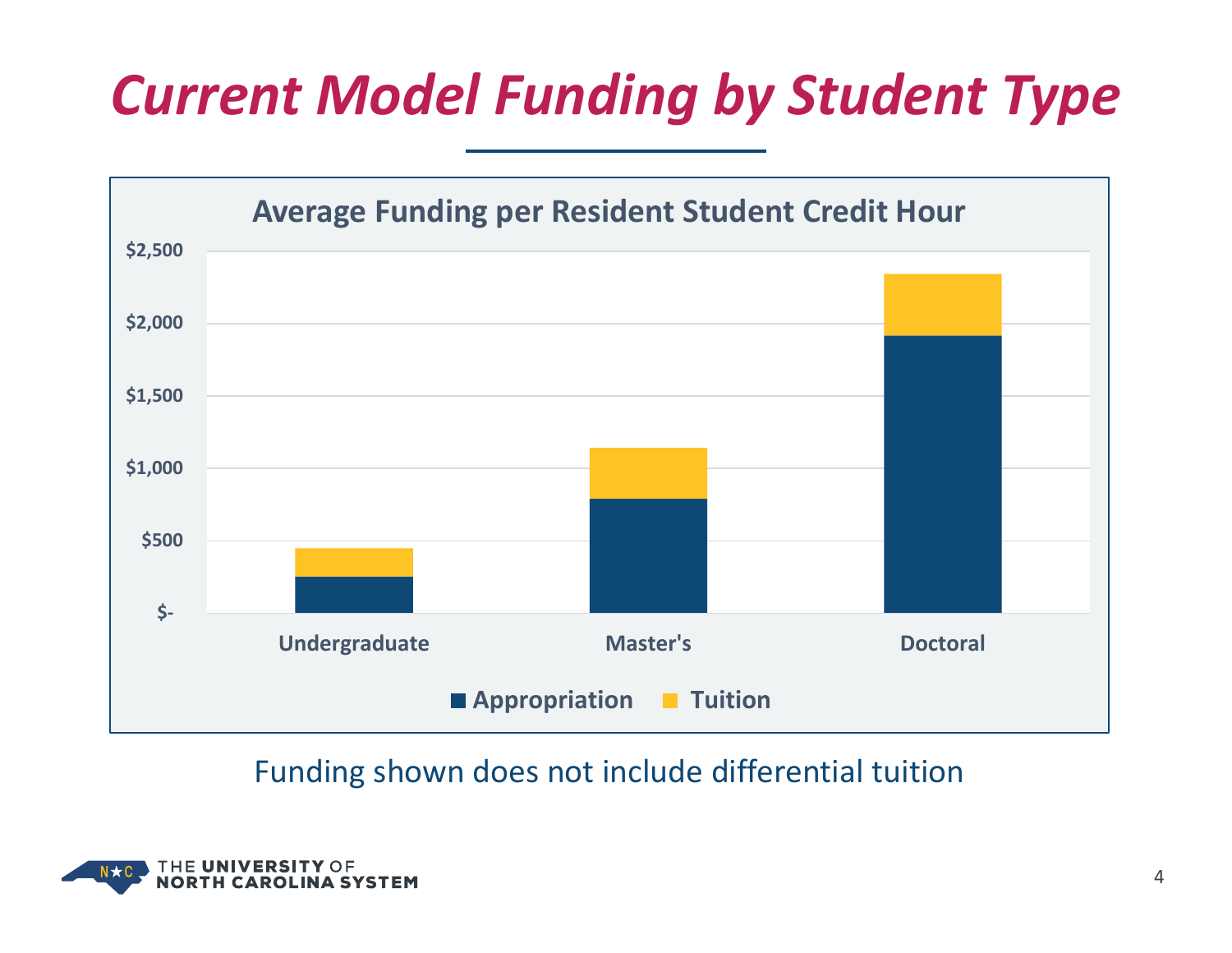### *Current Funding Model Observations*

- $\bullet$ The model does not reward institutions for student success
- $\bullet$ Formula is complicated and lacks transparency
- $\bullet$  Model does not make clear distinctions between institution type – the model is the same for research and baccalaureate institutions.
- $\bullet$ Cost factors are outdated and increasingly being challenged
- $\bullet$ Average faculty salary factor perpetuates funding inequities
- $\bullet$  Level differentiation (U, M, D) may create pressure to focus on growing graduate education programs rather than undergraduate education
- $\bullet$  Using tuition as <sup>a</sup> factor contributes to the lack of transparency and results in inconsistent State subsidy rates across institutions
- $\bullet$ On‐campus summer instruction is not funded by the model

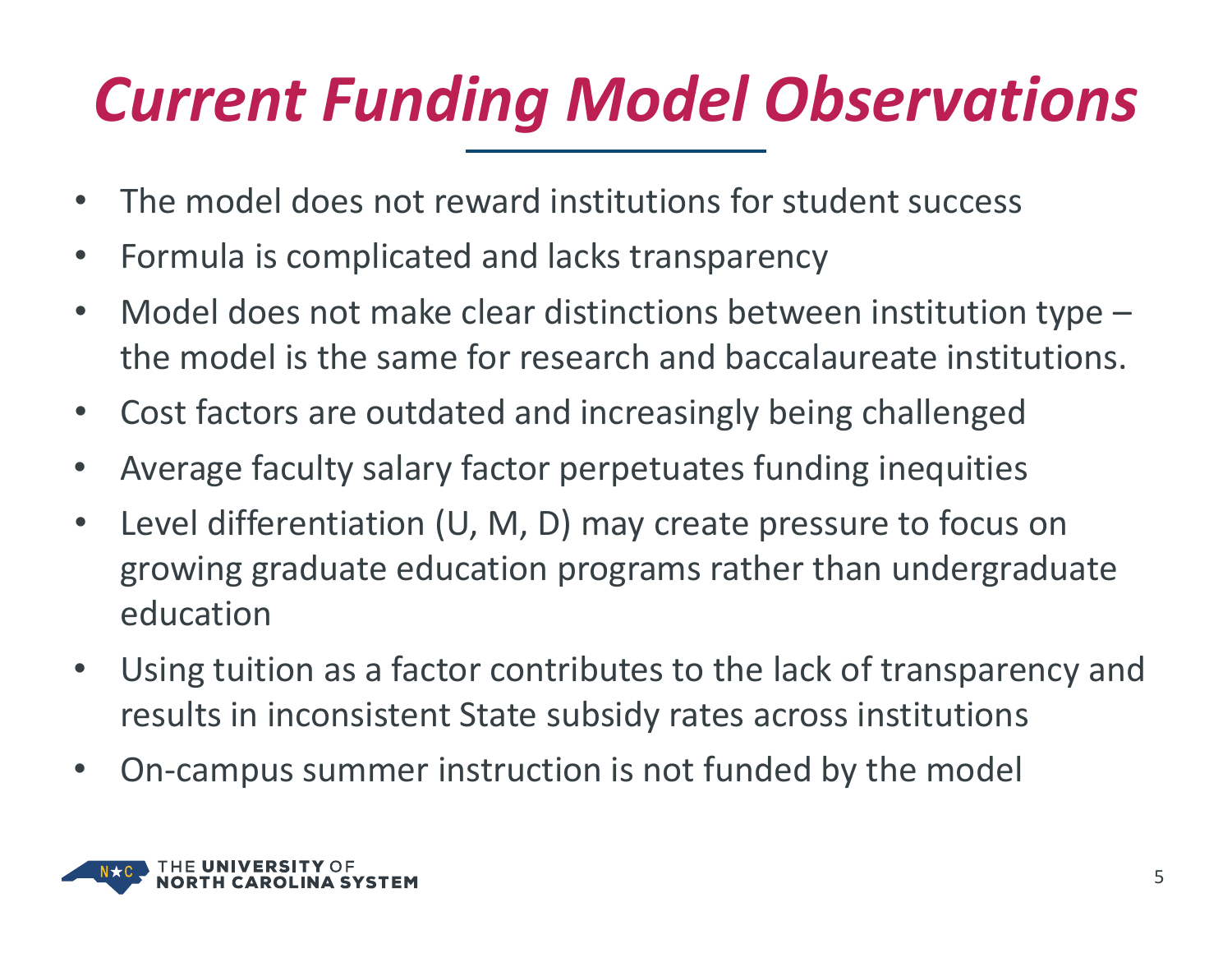### *Desired Attributes of Revised Model*

A revised model should:

- •Clearly connect funding to strategic goals
- •Enable campuses to generate revenue by improving performance
- •• Be more intuitive and easier to understand
- •Eliminate tuition as <sup>a</sup> factor in the model
- • Recognize undergraduate instruction as an equal priority and reduce pressure to prioritize graduate instruction
- •• Incentivize campuses to keep actual costs at or below national averages
- •Recognize differences in cost among academic disciplines
- •• Provide more equitable funding across campuses for similar instruction
- • Support summer instruction as <sup>a</sup> key strategy to improve on‐time completion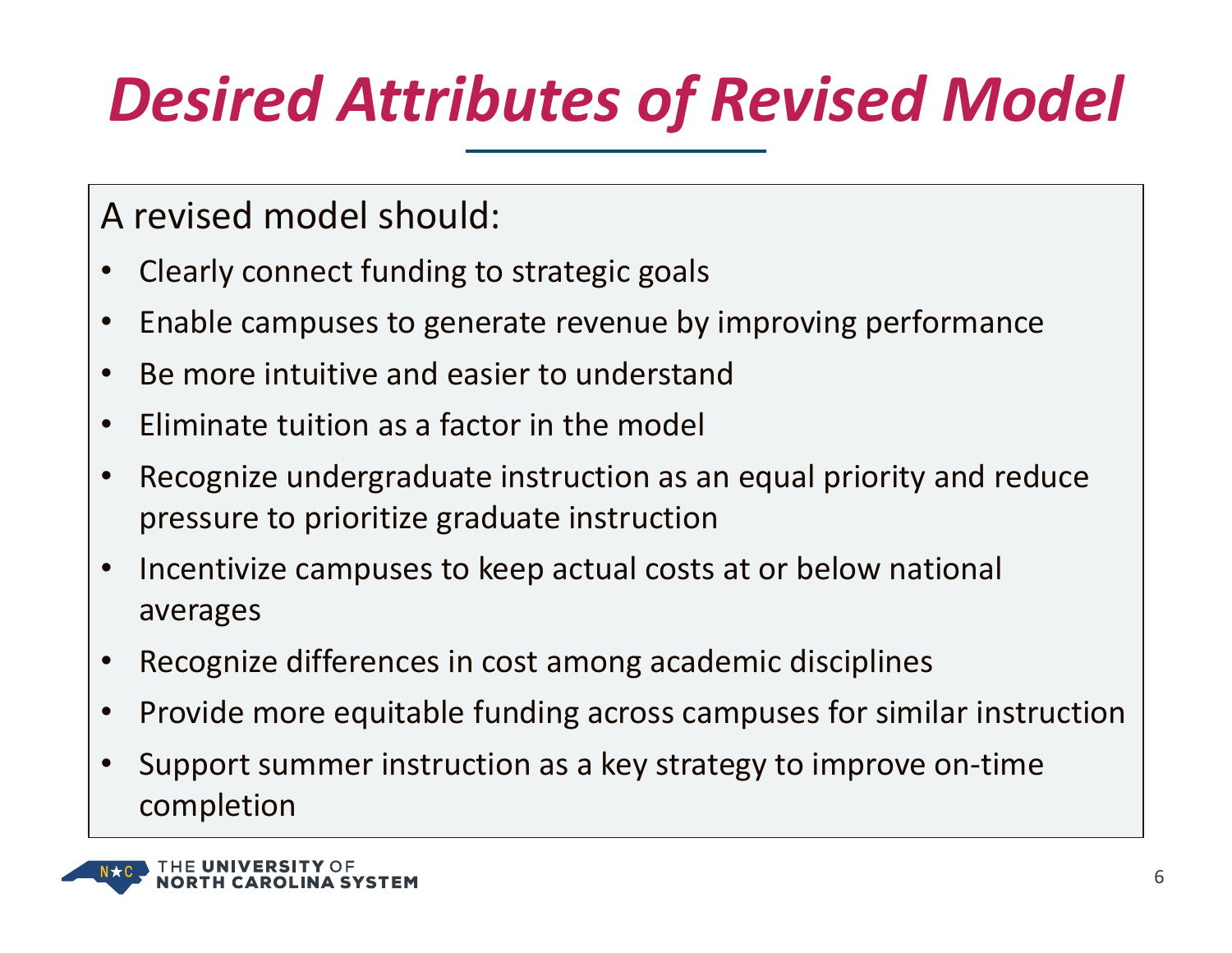#### *Proposed Funding Model: The Concept*

An *incremental* funding model that provides <sup>a</sup> clearly defined State subsidy for the change in *performance‐ weighted, resident* SCHs.

**Step 1 Step 2 Change in Performance‐Weighted Student Credit HoursXAppropriation per Credit Hour <sup>=</sup> Appropriation** *Completed Resident SCHs only (all terms) based on % of national avg (Delaware study data)*

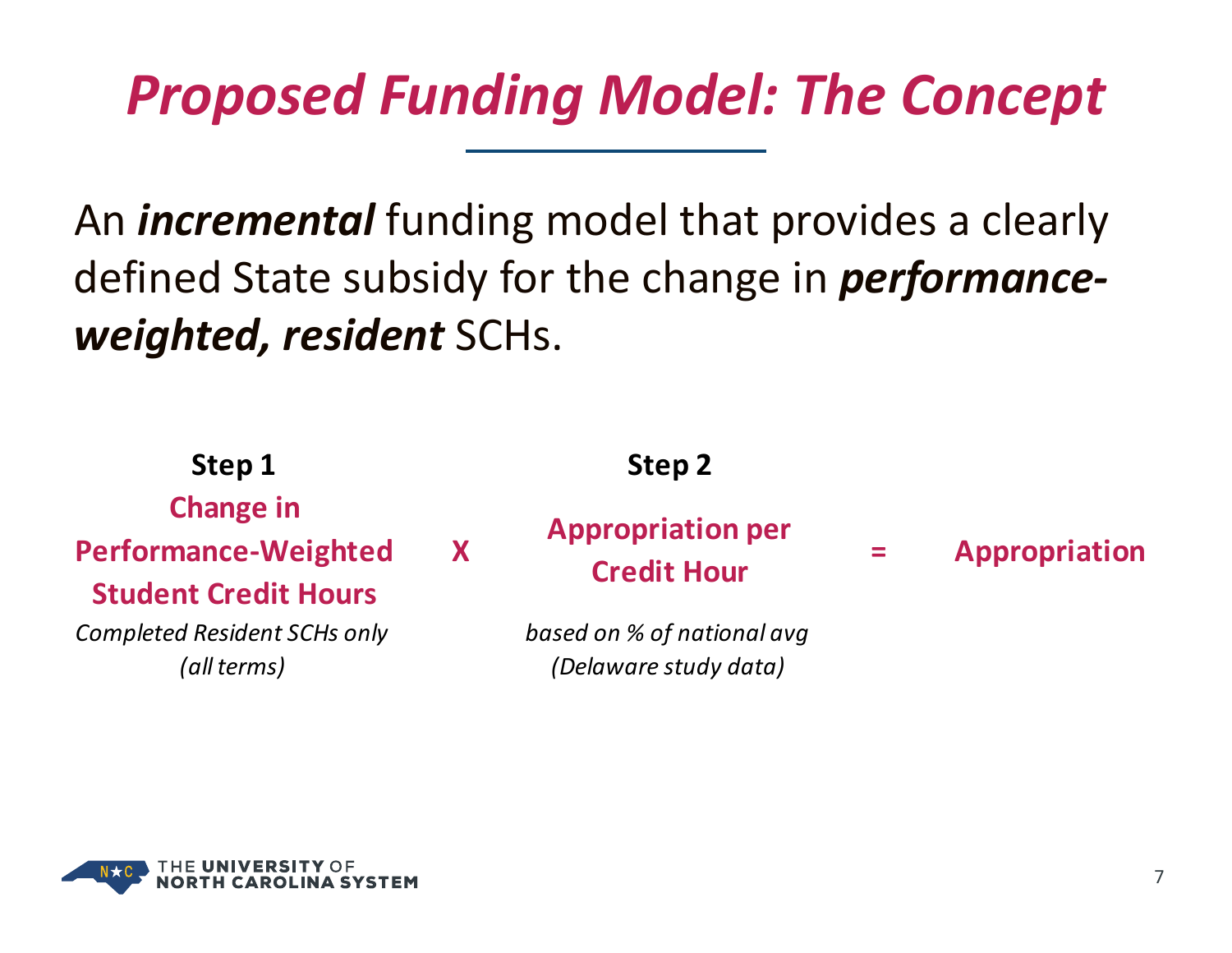#### *Calculates State Appropriation*



- $\bullet$  Designed to calculate the State subsidy (appropriation) based on State policy priorities
- $\bullet$ Goal is to transparently link policy goals and State funding
- •What is the highest and best use of limited State resources?
- •Represents <sup>a</sup> fundamental shift in the purpose of the model

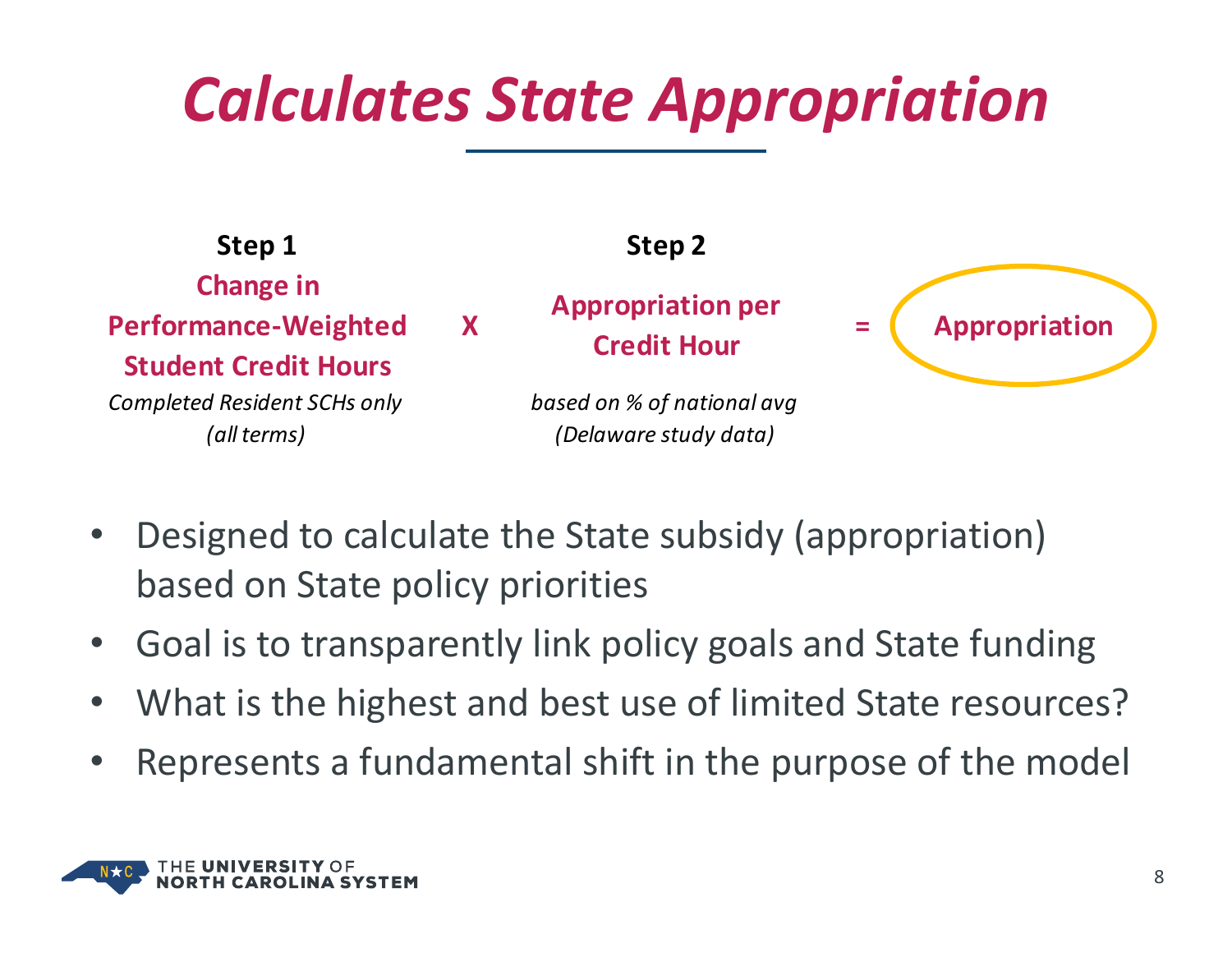#### *Includes All Completed Resident SCHs*



- $\bullet$  Funds *completed* SCHs, consistent with current model, for *resident* students
- $\bullet$ • Non-resident SCHs no longer included in the model
	- $\circ$  State subsidy should be provided only for resident students and nonresident tuition should fully cover costs.
- $\bullet$  Funds year‐over‐year change in completed, resident credit hours for *all terms* (Spring, Summer, Fall)
	- $\circ$  The value of a completed credit hour does not vary by term.

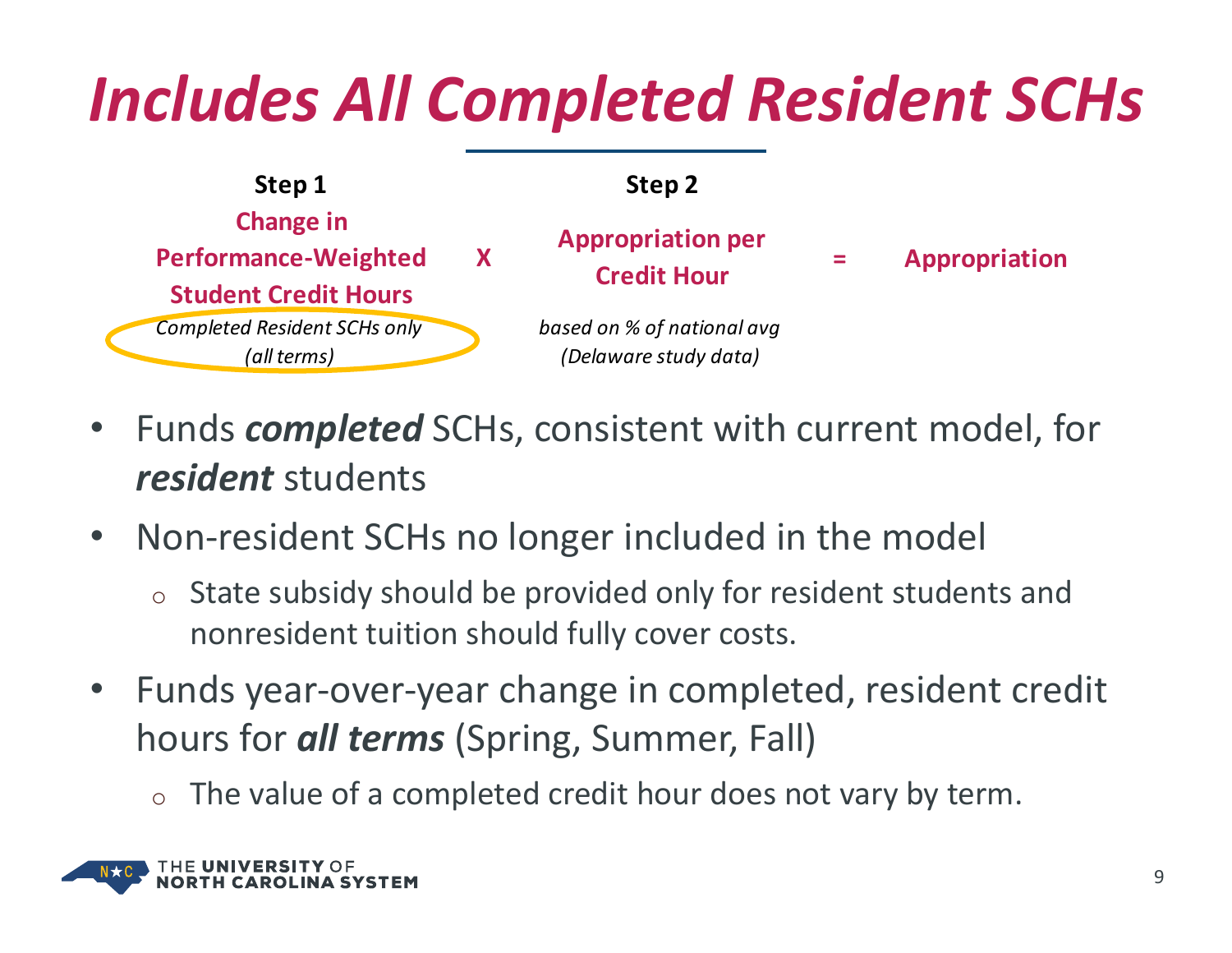#### *Summer Term*

- Current model does not fund summer on‐campus SCHs, as this instruction has been supported historically by charging <sup>a</sup> self‐supporting tuition rate.
- The proposed model:
	- o Funds **year‐over‐year change** in completed, resident credit hours for all terms (Spring, Summer, Fall).
	- o Students would pay the **regular per credit hour tuition rate** for summer courses.

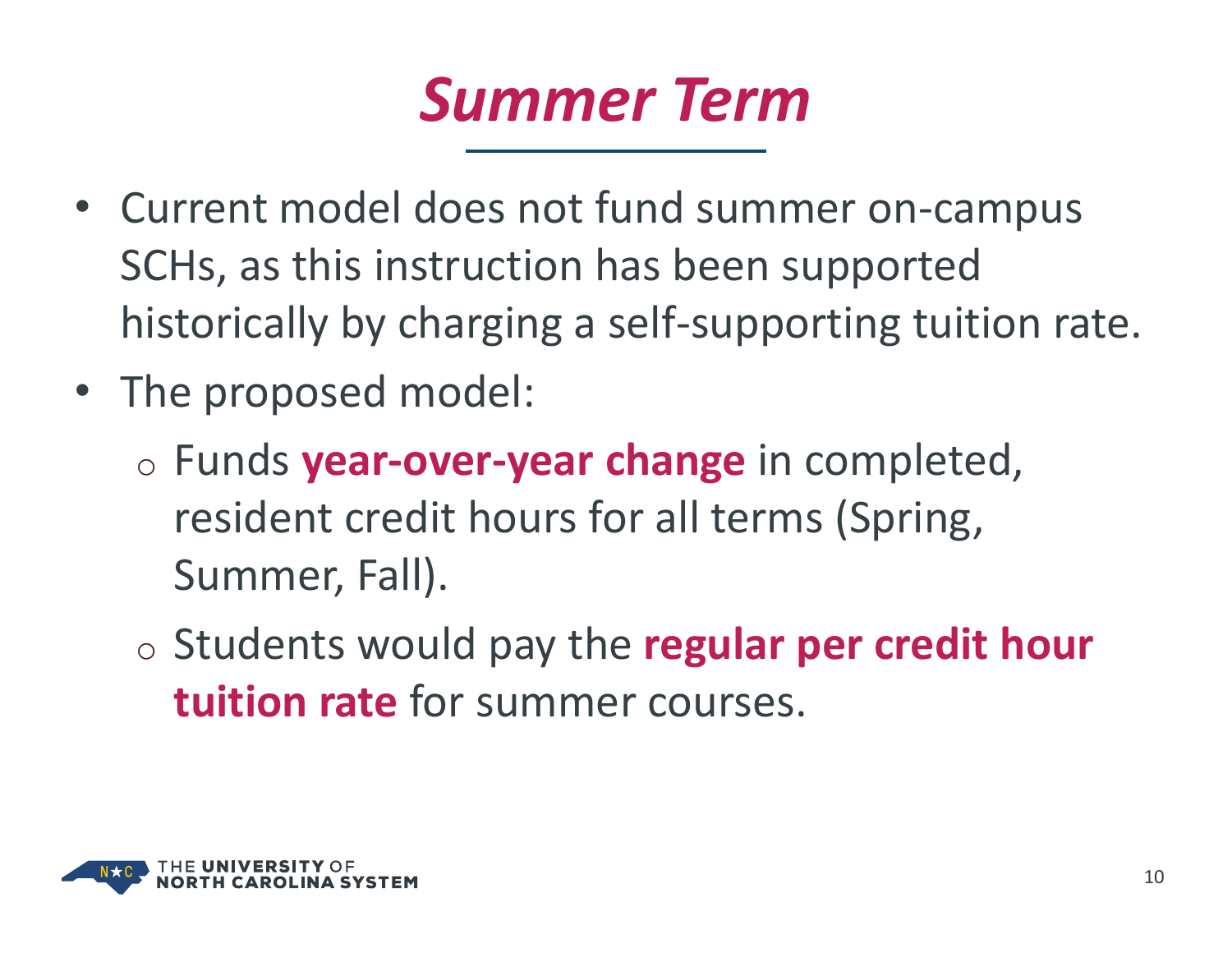#### *Connects Funding to Performance*



- • Recognizes that credit hours are more valuable to the State if student outcomes are improving
- $\bullet$ • Provides a clear statement of policy priorities
- $\bullet$  While *quantitative* research is still inconclusive on the link between performance funding and improved student outcomes, *qualitative* research indicates it does lead to institutional change.

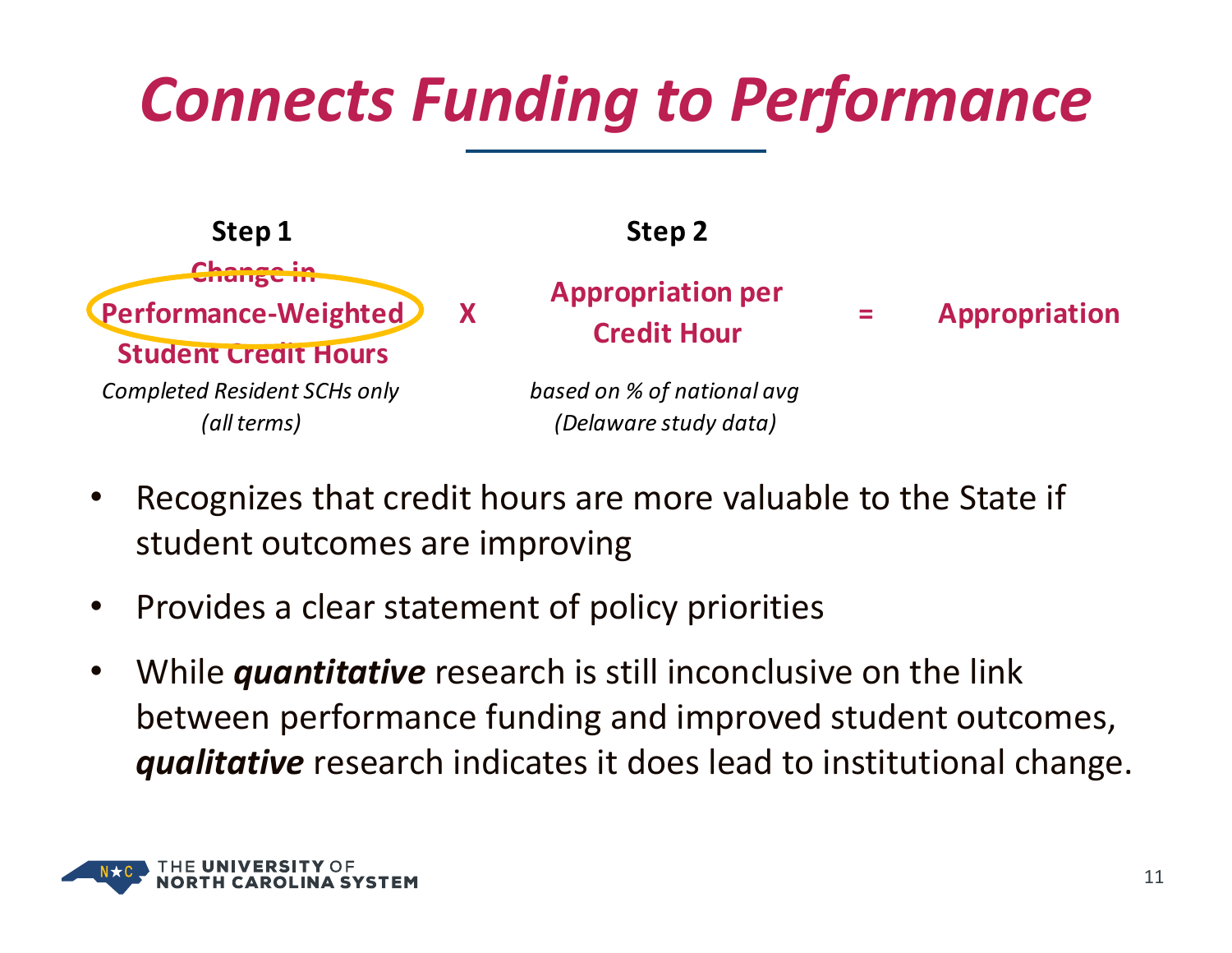#### *Provides Transparent Appropriation*



- $\bullet$  Provides a clear and easily understood amount of funding per SCH.
- $\bullet$  Tuition no longer factors in the funding model, but would continue to be <sup>a</sup> General Fund revenue that supports the institution's core educational enterprise.

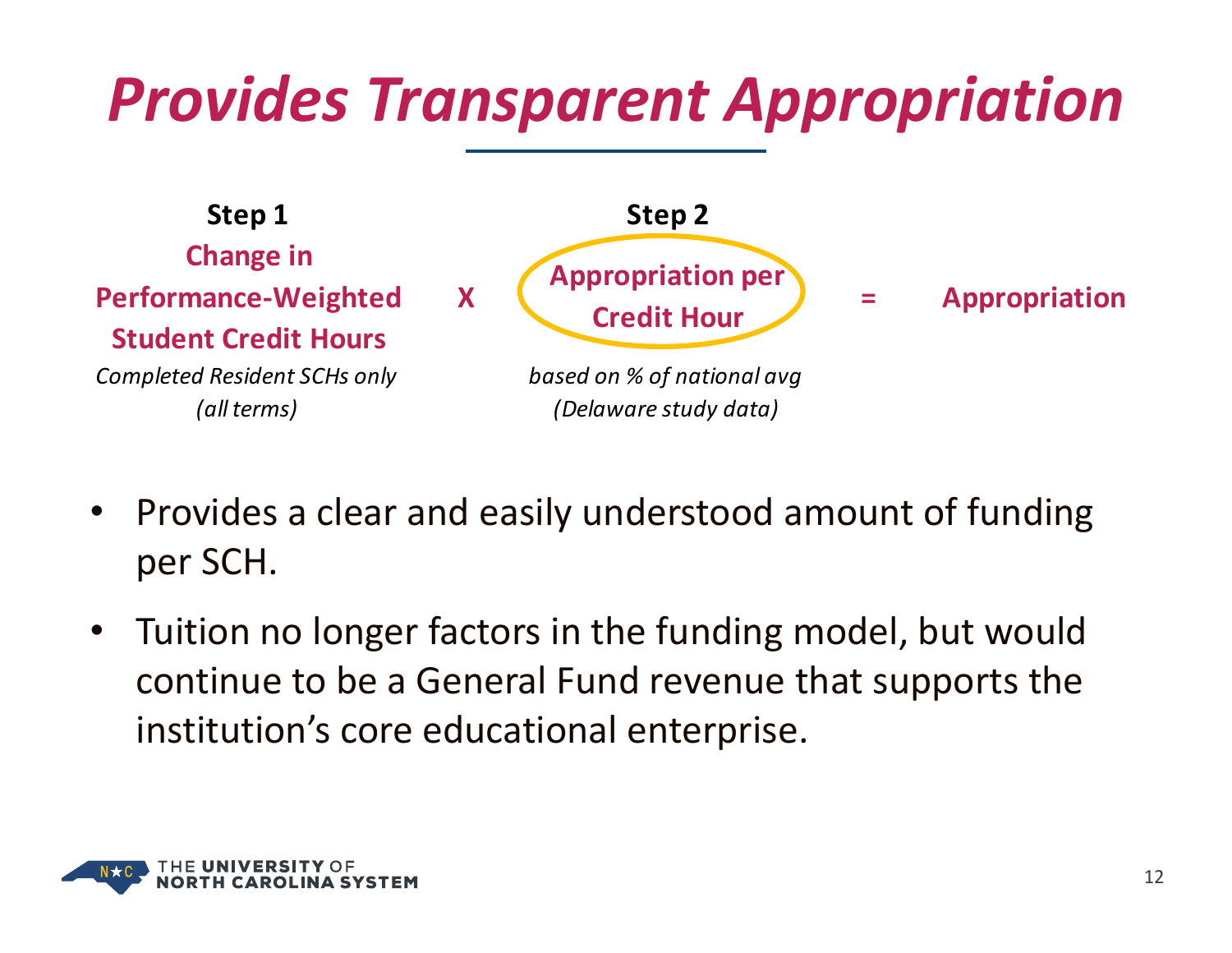#### *Step 1: Calculate Change in Performance‐Weighted SCHs*

Why performance weighting?

- • Embedding performance in the formula reinforces that its core, not an "add on" or after thought
- $\bullet$  Unlike counts or rates, weighting allows for use of existing measures *AND* provides opportunity to fully offset enrollment declines with performance improvements.
- Why does performance-weighting matter?
- $\bullet$ If performance *improves*, all resident SCHs are worth more
- •If performance *stays the same*, all resident SCHs are worth the same
- $\bullet$ If performance *declines*, all resident SCHs are worth less

*Even with flat enrollment, campuses can increase funding if performance improves.*

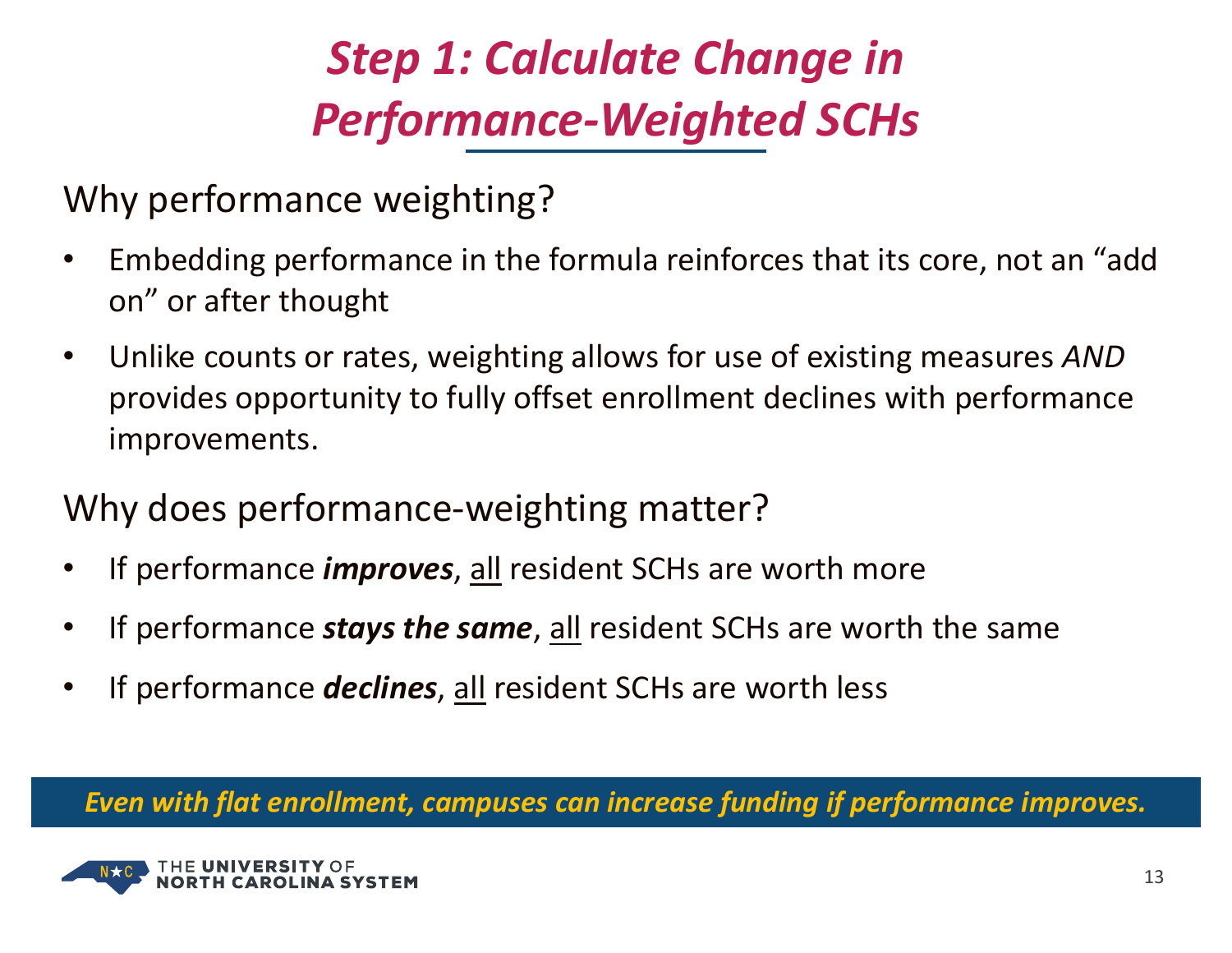#### *How would performance‐weighting work?*

- $\bullet$  Annually, all resident SCHs would be weighted using each campus' performance as measured on BOG‐defined metrics
- $\bullet$  BOG‐defined metrics <sup>=</sup> chancellor incentive compensation goals <sup>+</sup> one strategic plan metric chosen by the campus
- • Weighting would be based on how campus performance compares to its baseline and stretch goals
	- o If performance **improves** over baseline, all resident SCHs receive <sup>a</sup> performance weight **<sup>&</sup>gt; 1** up to the maximum for meeting the stretch goal
	- oIf performance **remains** at baseline, all resident SCHs receive <sup>a</sup> weight **<sup>=</sup> 1**
	- o If performance **declines** from baseline, all resident SCHs receive <sup>a</sup> weight **<sup>&</sup>lt; 1**, but no less than the minimum

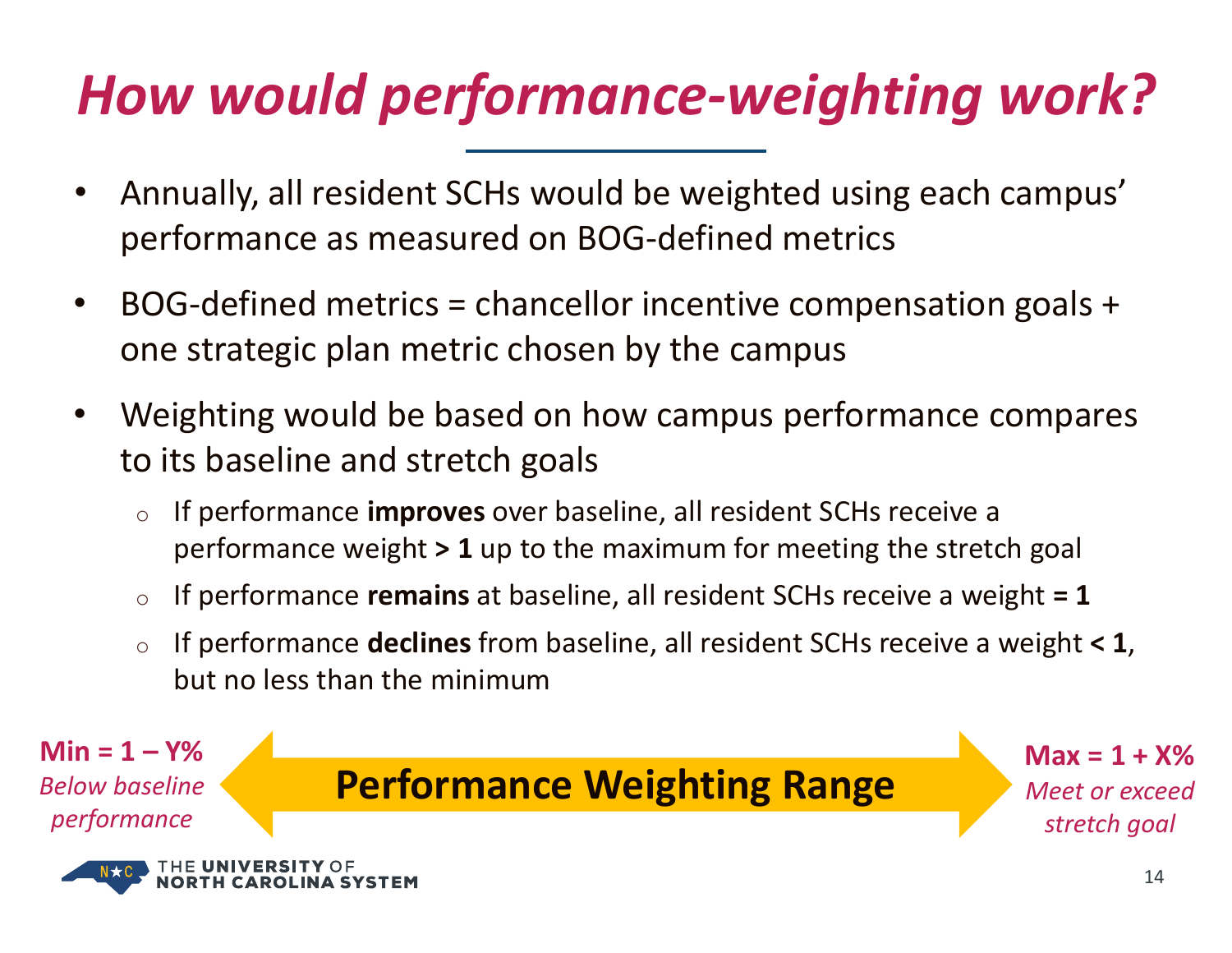#### *Simplified Illustrative Examples*



|   |                 | <b>Enrollment Performance</b> | <b>Prior Year</b><br><b>SCH</b> | <b>Current Year</b><br><b>SCH</b> | <b>SCH Change</b><br>(Before Weighting) | <b>Performance</b><br>Weight | <b>Current Year</b><br><b>Weighted SCH</b> | <b>SCH Change</b><br>(After Weighting) |
|---|-----------------|-------------------------------|---------------------------------|-----------------------------------|-----------------------------------------|------------------------------|--------------------------------------------|----------------------------------------|
| A | <b>Flat</b>     | <b>Improves</b>               | 100,000                         | 100,000                           |                                         | 1.02                         | 102,000                                    | 2,000                                  |
| B | <b>Grows</b>    | <b>Flat</b>                   | 100,000                         | 102,000                           | 2,000                                   | 1.00                         | 102,000                                    | 2,000                                  |
|   | <b>Grows</b>    | <b>Declines</b>               | 100,000                         | 102,000                           | 2,000                                   | .99                          | 100,980                                    | 980                                    |
| D | <b>Declines</b> | <b>Improves</b>               | 100,000                         | 99,000                            | $-1,000$                                | 1.02                         | 100,980                                    | 980                                    |

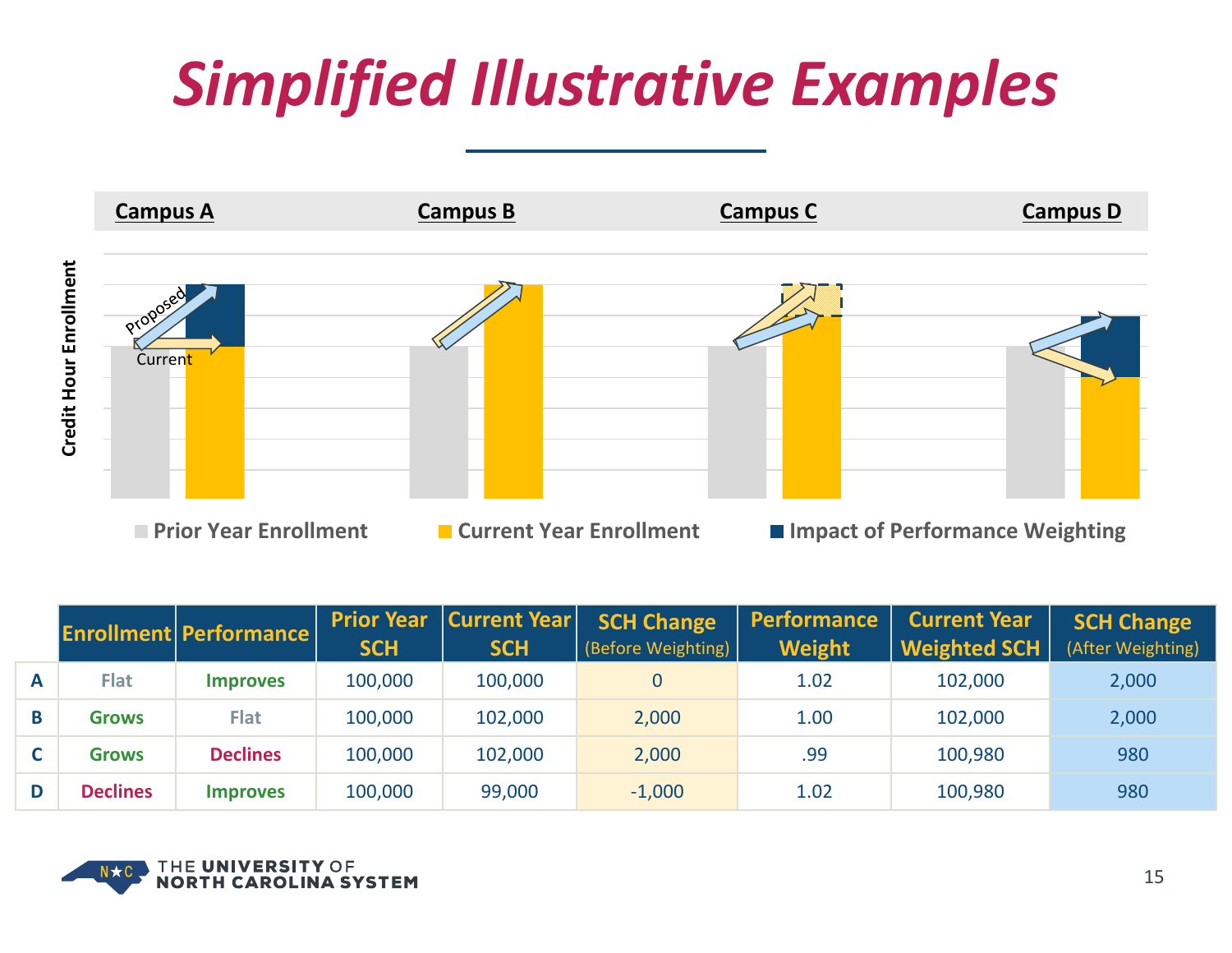#### *Step 2: Multiply by Appropriation per SCH*

Benchmark appropriation per credit hour to national data from Delaware Cost Study for academic discipline and Carnegie classification

- •• Incentivizes campuses to keep actual costs at or below national averages
- $\bullet$ • Provides consistent State subsidy for instruction delivered by similar institutions
- $\bullet$ • Benchmark data would be updated biennially.

| <b>State Subsidy</b>                  |                                                                                                                            |                                                                                                                      |  |  |  |  |
|---------------------------------------|----------------------------------------------------------------------------------------------------------------------------|----------------------------------------------------------------------------------------------------------------------|--|--|--|--|
| 80%                                   | <b>Instruction</b><br>National average cost per credit<br>hour based on academic discipline<br>and Carnegie classification | <b>Overhead</b><br>System average expenditure per<br>credit hour for institutional,<br>academic, and student support |  |  |  |  |
| <b>Appropriation per Resident SCH</b> |                                                                                                                            |                                                                                                                      |  |  |  |  |

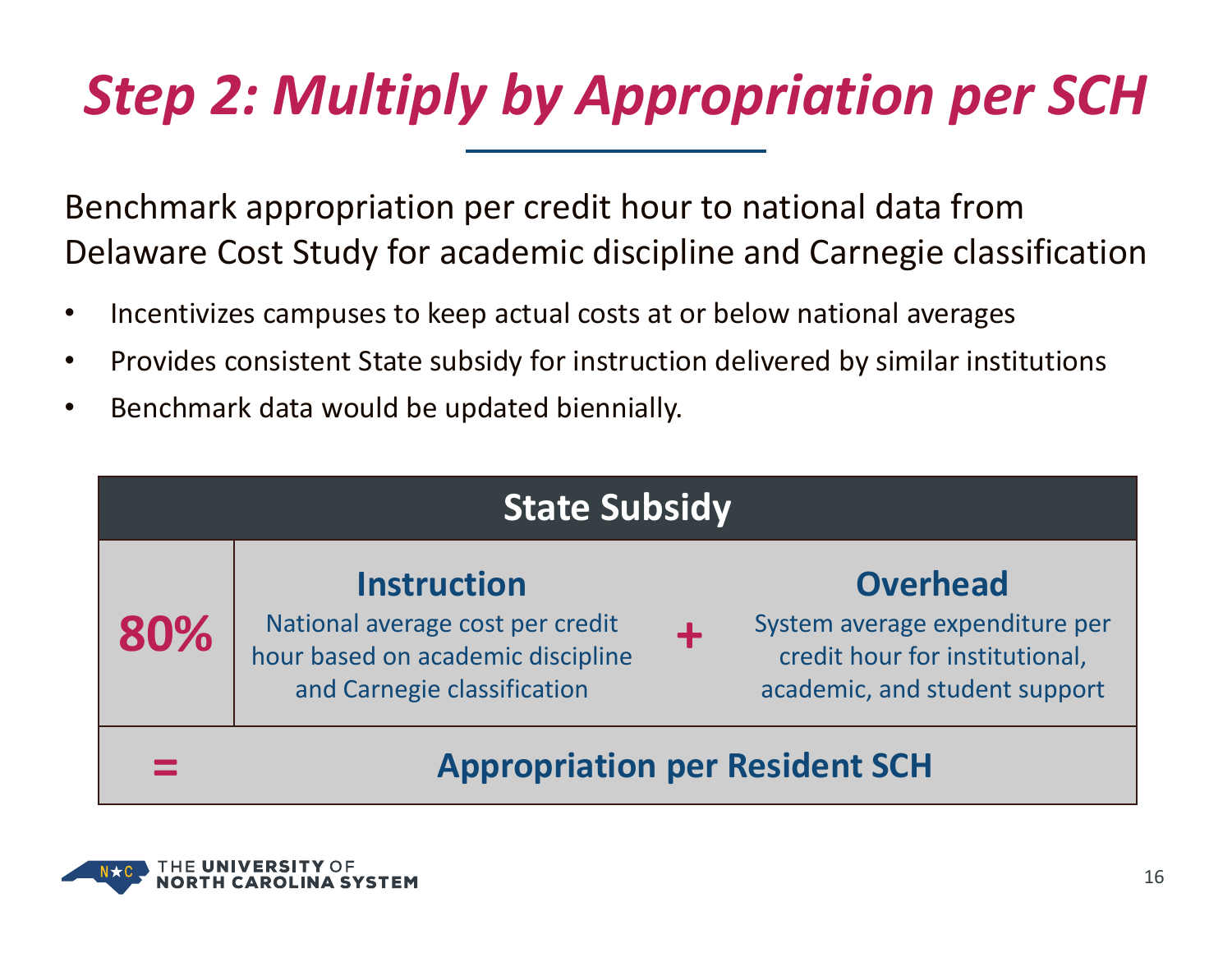#### *Instructional Component*

Benchmark appropriation per credit hour to national data from Delaware Cost Study for academic discipline and Carnegie classification\*

- •Recognizes differences in institutional mission and costs by academic discipline
- $\bullet$  Graduate credit hours are subsidized by the State at the same rate as undergraduate credit hours

| <b>Appropriation per Credit Hour</b> |                |          |                      |  |  |
|--------------------------------------|----------------|----------|----------------------|--|--|
| R1                                   | R <sub>2</sub> | Master's | <b>Baccalaureate</b> |  |  |
| \$554                                | \$371          | \$319    | \$372                |  |  |
| \$348                                | \$340          | \$331    | \$285                |  |  |
| \$342                                | \$300          | \$305    | \$308                |  |  |
| \$401                                | \$386          | \$342    | \$368                |  |  |
| \$524                                | \$417          | \$401    | \$403                |  |  |
| \$576                                | \$482          | \$417    | \$453                |  |  |
| \$334                                | \$305          | \$306    | \$326                |  |  |
| \$371                                | \$337          | \$321    | \$359                |  |  |
| \$521                                | \$426          | \$388    | \$368                |  |  |
| \$367                                | \$321          | \$284    | \$312                |  |  |
| \$340                                | \$301          | \$274    | \$458                |  |  |
| \$437                                | \$395          | \$344    | \$382                |  |  |
|                                      |                |          |                      |  |  |

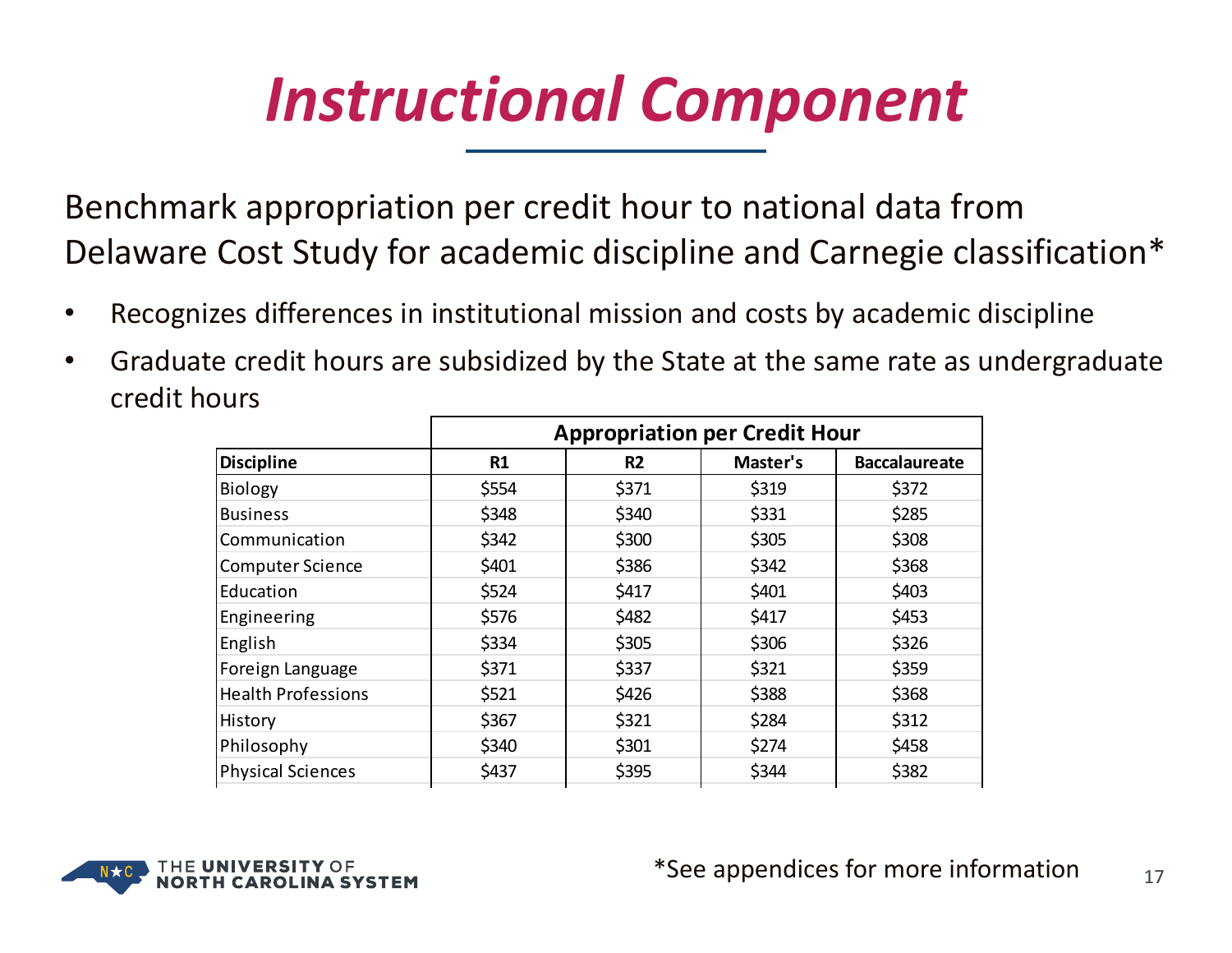#### *Overhead Component*

 $\bullet$ • Provide a flat appropriation per credit hour based on UNC System average expenditure per credit hour for institutional, academic, and student support

| <b>Cost Category</b>                          | <b>Total FY 2021</b><br><b>General Fund</b><br><b>Expenditures</b> | <b>2021 Total</b><br><b>Completed</b><br><b>Hours</b> | <b>Average Cost</b><br>Student Credit   Per Credit Hour |
|-----------------------------------------------|--------------------------------------------------------------------|-------------------------------------------------------|---------------------------------------------------------|
| <b>Student Services</b>                       | \$136,766,856                                                      |                                                       | \$21.38                                                 |
| <b>Academic Support (including Libraries)</b> | \$393,388,719                                                      | 6,396,175                                             | \$61.50                                                 |
| <b>Institutional Support</b>                  | \$541,465,095                                                      |                                                       | \$84.65                                                 |
| <b>Total</b>                                  | \$167.54                                                           |                                                       |                                                         |

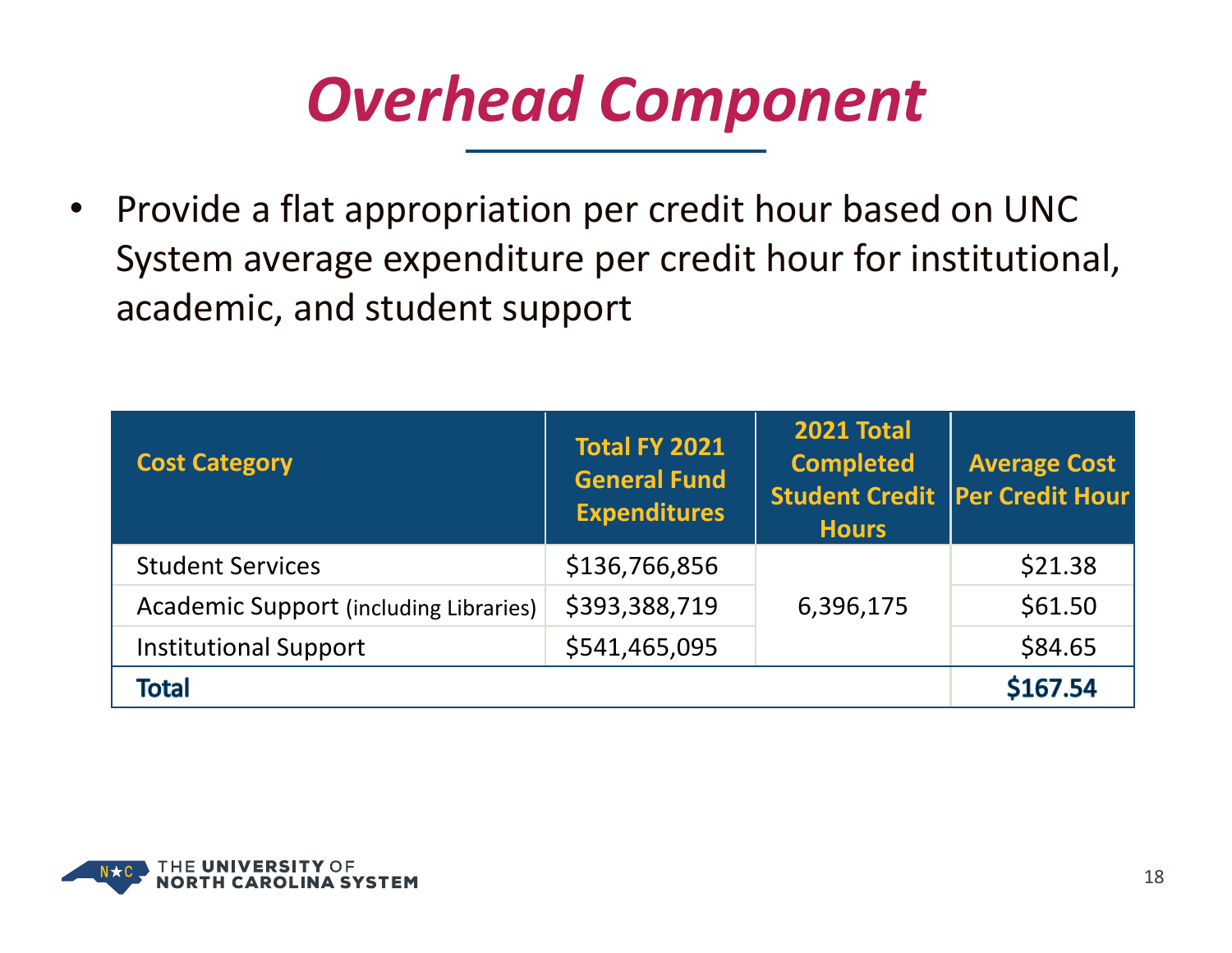#### *Programs Currently Funded through FTE model*

| <b>Program</b>                | <b>Institutions</b> | <b>Proposal</b>                                                             |  |  |
|-------------------------------|---------------------|-----------------------------------------------------------------------------|--|--|
| ECU, UNC-CH<br>Dental         |                     | Exclude from model entirely (not                                            |  |  |
| <b>Medical</b>                | <b>ECU, UNC-CH</b>  | self-supporting but required to                                             |  |  |
| Pharmacy                      | UNC-CH              | make separate appropriation                                                 |  |  |
| Veterinary                    | <b>NCSU</b>         | request for class size changes)                                             |  |  |
| NCCU, UNC-CH<br>Law           |                     | Include in proposed SCH model                                               |  |  |
| <b>UNC School of the Arts</b> |                     | Still under review due to "Special<br><b>Focus" Carnegie Classification</b> |  |  |

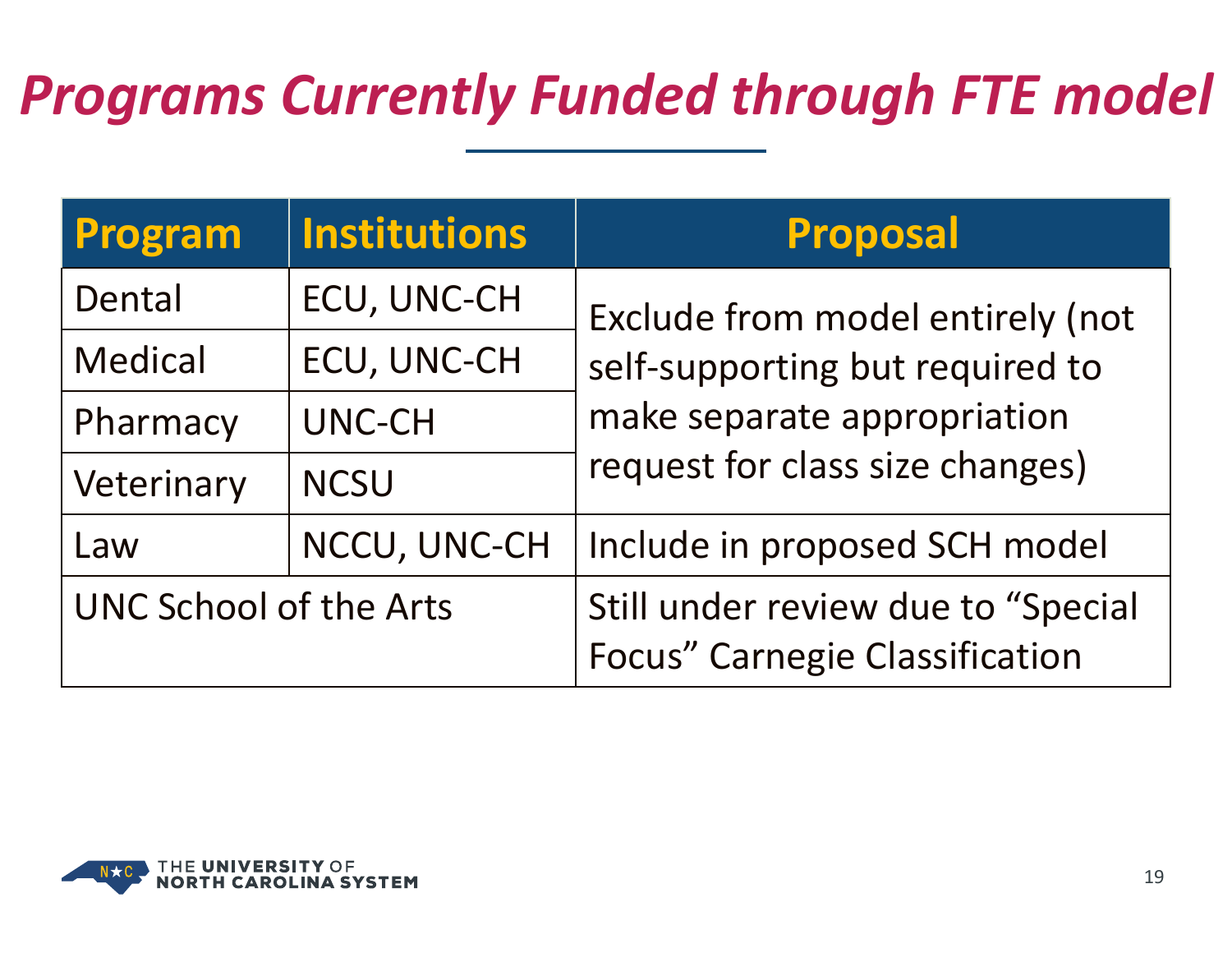#### *Transition Year Considerations*

- To smooth the transition, the FY23 funding request would include:
	- $\circ$  All SCHs have an initial performance weight of 1.
	- $\circ$  Funding for instructional costs (without overhead) for "base" summer SCHs.
	- $\circ$  Funding for each campus would be based on the *higher of* the amount generated by current or the proposed model.

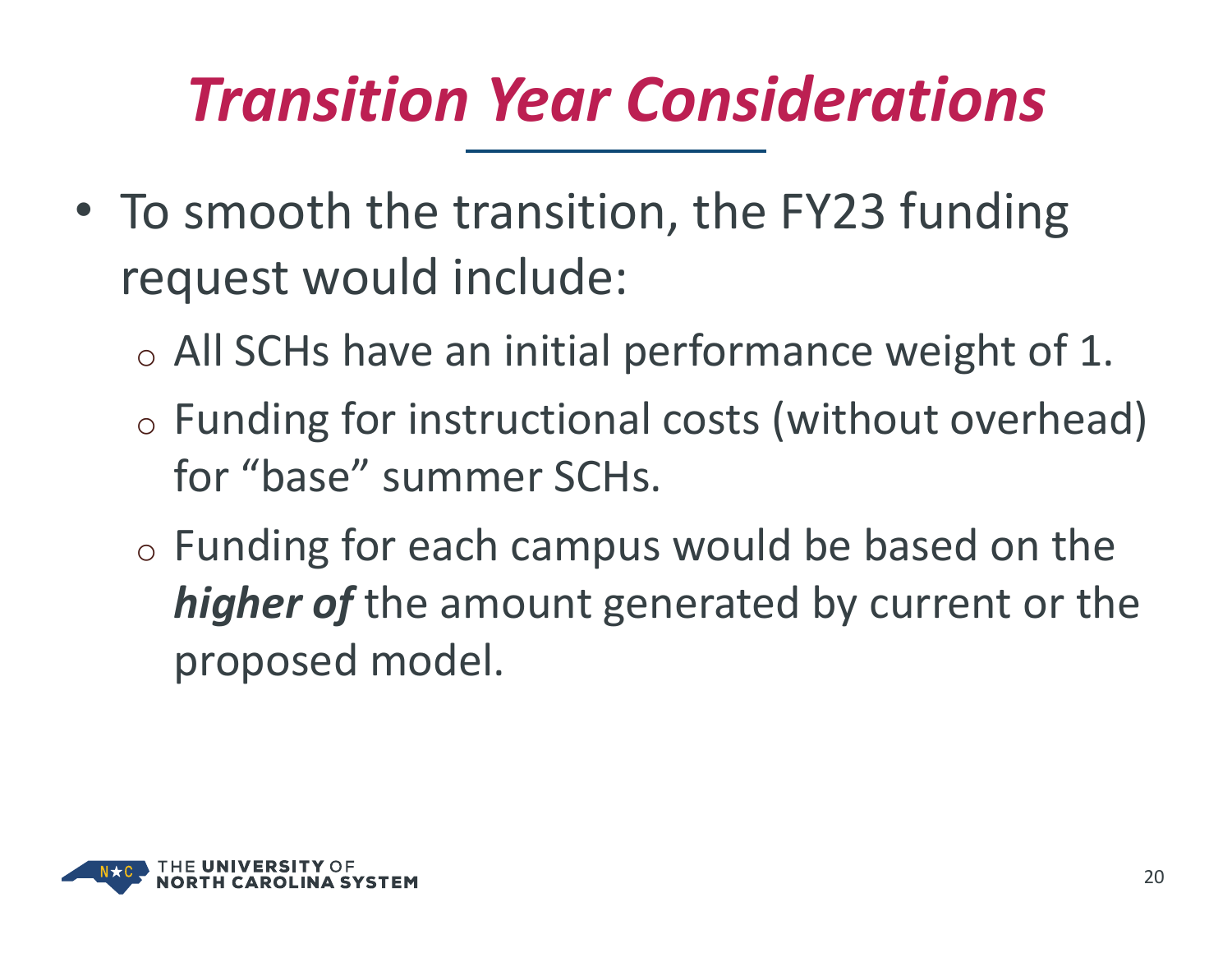# QUESTIONS? SUGGESTIONS?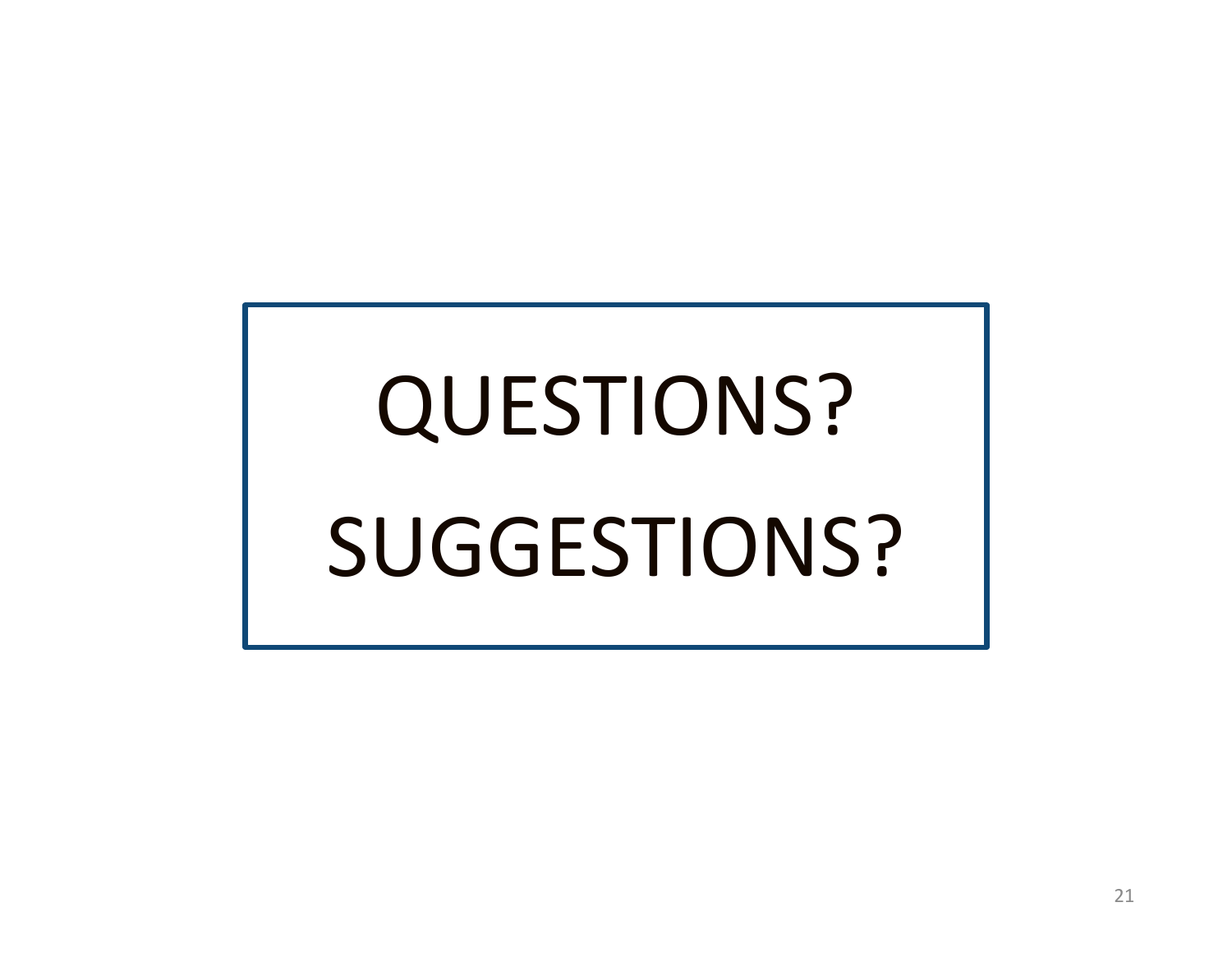#### *What is the Delaware Cost Study?*

- A national survey of nearly 700 four‐year colleges and universities that has been collecting data since 1992.
- Provides national benchmarks by Carnegie Class at the academic discipline level on faculty teaching loads and *direct instructional costs*.
- Only available source of nationally representative data on the costs of delivering credit hours in different disciplines at different types of institutions.